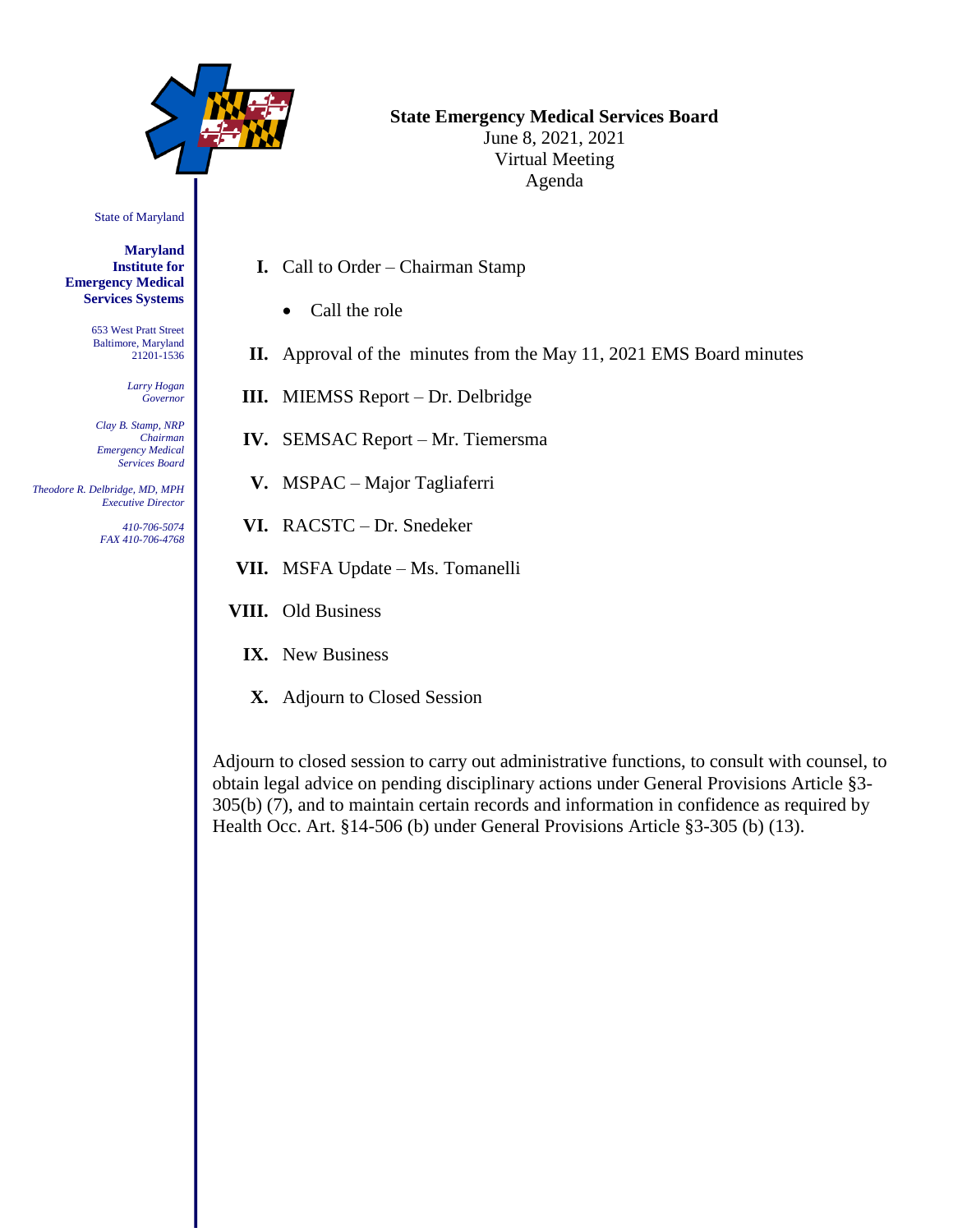

### **State Emergency Medical Services Board June 8, 2021 Via Video Conference Call Only Minutes**

State of Maryland

**Maryland Institute for Emergency Medical Services Systems**

> 653 West Pratt Street Baltimore, Maryland 21201-1536

> > *Larry Hogan Governor*

*Clay B. Stamp, NRP Chairman Emergency Medical Services Board*

 *Theodore R. Delbridge, MD, MPH Executive Director*

> *410-706-5074 FAX 410-706-4768*

**Board Members Present:** Clay Stamp, Chairperson; Sherry Adams, Vice Chairperson; Stephan Cox; William J. Frohna, MD; Dany Westerband, MD; Sally Showalter, RN; Wayne Tiemersma; Mary Alice Vanhoy, RN; Mr. Scheulen; Dean E. Albert Reece, MD

**OAG**: Mr. Magee; Ms. Sette

**RACSTC**: Dr. Snedeker

**MSFA**: Ms. Tomanelli; Second VP McCrea

**MSPAC:** Captain DeCourcey

**Other:** Chris Montera - ESO

**MIEMSS**: Dr. Delbridge; Ms. Gainer; Ms. Aycock; Mr. Bilger; Mr. Brown; Mr. Buckson; Ms. Chervon; Dr. Chizmar; Dr. Floccare; Mr. Huggins; Mr. Legore; Ms. Mays; Ms. McAlister; Ms. Wright-Johnson; Ms. Goff

Chairman Stamp called the meeting to order at 9:00 am and proceeded with calling the role.

Chairman Stamp thanked the MIEMSS staff for all the work they have done this past year. He said that all are proud of MIEMSS for the leadership they have shown during the pandemic. He also thanked the EMSOF and our partners, as Maryland is one of the few states that have a statewide emergency medical system. He added that the Board looks forward to continuation of several of the initiatives developed under the Emergency Order.

Chairman Stamp recognized the service of the fallen fire fighters and EMS personnel honored at the Fire Fighters Memorial held on July 6, 2021, in Annapolis. He noted the recent passing of Gary Jones, an original paramedic in Talbot County who spent his life in service building a cardiac care program in Easton.

Chairman Stamp asked for approval of the May 11, 2021, EMS Board meeting minutes.

**ACTION: A motion was made by Dean Reece, seconded by Mr. Tiemersma, and unanimously approved by the Board to accept the May 11, 2021, minutes as written.**

## **MIEMSS REPORT**

### COVID-19 Update

Dr. Delbridge said that hospitalizations for acute care beds and critical care beds are down to levels not seen since last March. He added that each day queries to hospitals through the FRED system regarding hospital capacity and current census status collected by MIEMSS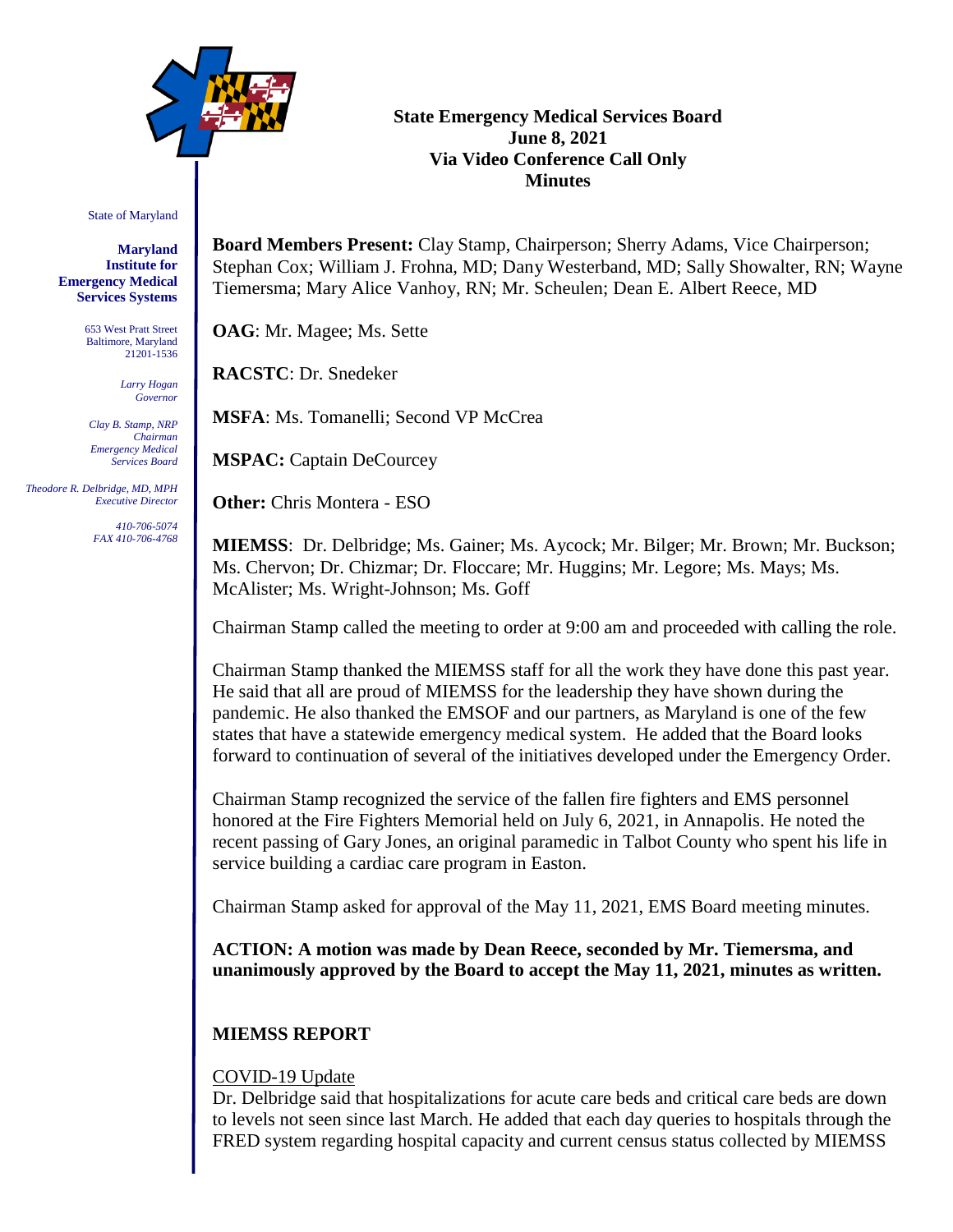staff members, who work with MDH and MHA to validate the data. Patients continue to be cared for at the alternative care sites, including Laurel Regional and the old Washington Adventist Hospital in Takoma Park. The Baltimore Convention Center (BCC) alternative care site stopped accepting new patients; but it may re-open should there be a new surge in COVID patients. The BCC continues as a testing center, monoclonal antibody infusion site and COVID vaccine center.

### Cardiac Arrest Termination of Resuscitation (TOR)

Dr. Delbridge said Maryland is the only state testing cardiac arrest TORs for COVID on a statewide basis. In some cases, the first symptom of COVID is cardiac arrest. He said that the most prolific testing has been in Montgomery County. The test positive rate was zero in May, but it has started to tick up in June.

### Critical Care Coordination Center (C4)

Dr. Delbridge gave an overview of the staffing for the C4. He said that MIEMSS is facilitating communications for the referral and transfer of patients needing ICU care from hospitals without sufficient ICU beds to other hospitals with ICU bed availability. So far, MIEMSS has taken 1015 calls requesting assistance with ICU patient transfer since the start of C4, averaging six calls per day. Every Maryland hospital has worked with the C4 in placing and receiving patients. The C4 assisted with the handling of about 40% of calls via physician consultation only, with no patient transfer required. Dr. Delbridge gave an overview of the referring and receiving hospitals.

Dr. Delbridge said that there is provisional funding for C4 for the first few months of FY22. There is interest in continuing this program after the Emergency order ends.

### MIEMSS' @HA (Ambulances at Hospitals Dashboard)

Dr. Delbridge provided screen shots of the @HA Dashboard and @HA App for cell phones showing locations of ambulances at hospitals. He said that the App allows clinicians to filter the display to show hospitals of interest. Sign up for the App at [https://aha.miemss.org](https://aha.miemss.org/) for desktops, iPhones and androids.

#### Stars of Life Awards

Dr. Delbridge said that for approximately three weeks MIEMSS crisscrossed the State presenting Stars of Life and Right Care When it Counts awards to recipients. He gave an overview of a few of the scenarios that resulted in the awards.

Whole Blood in the Field Dr. Delbridge

#### The Maryland Medical Protocols for EMS

Dr. Delbridge said that Maryland is one of a few states whose air medical program does not carry blood products. Dr. Floccare spent numerous hours working with coordinating with the Maryland Blood Bank, the University of Maryland Medical Center and the American Red Cross to advocate for whole blood use. Although the Board approved the use of whole blood on air transports, there have been extraordinary challenges in the blood supply. Procurement of blood products has been extremely difficult. It has been suggested that a statewide oversight structure be developed similar to systems in Northern Virginia and San Antonio, TX, based on the current hospital structure for monitor blood procurement and tracking. This would lend a hospital-like credibility to the planning. One of the challenges could be that this could expand whole blood usage to other EMS institutions throughout the state. Dr. Delbridge will update the Board as strategies are established.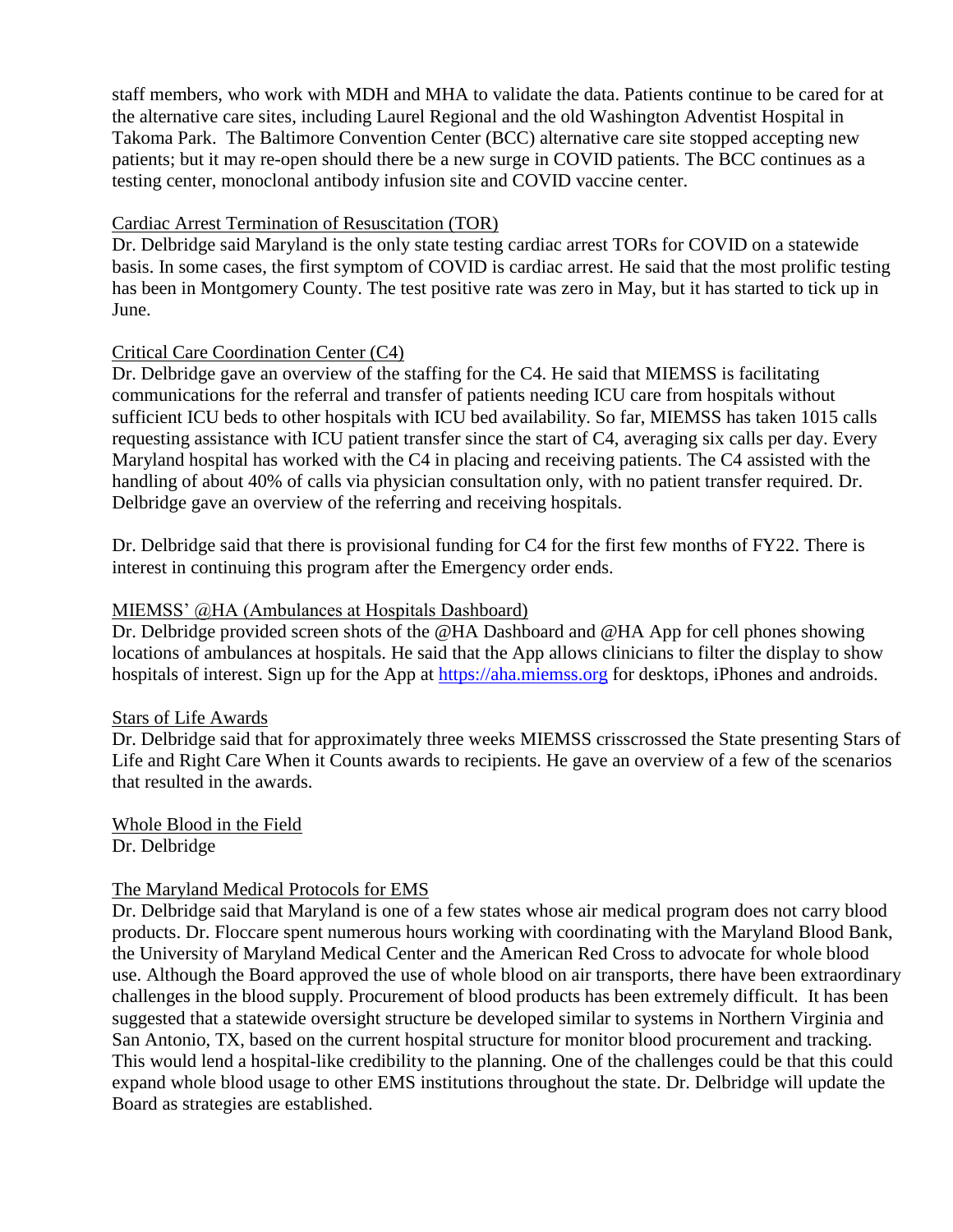Dr. Reece suggested that Dr. Floccare discuss this issue with Dr. Alan Doctor who is working to procure a grant to develop synthetic blood products. Dr. Delbridge said he would link Dr. Floccare with Dr. Doctor.

### Medicaid Supplemental Payment Program

Dr. Delbridge said that MIEMSS has been working with MDH and CMS for over a year to develop the Medicaid Supplemental Payment Program. The Supplemental Payment Programs helps to rebalance reimbursement by calculating the appropriate portion of federal reimbursement for the unreimbursed costs of providing services to Medicaid patients. He gave an overview of the process for applying for reimbursement and the qualifying factors, including being a designated jurisdictional EMS operational program that receives funds by public (tax) dollars directly; billing Medicaid for EMS transports; and documenting expenses. Dr. Delbridge said that executed MOUs with Maryland Medicaid are due by July 15, 2021, and cost reports due 6-months thereafter to complete the cost accounting for reimbursement. Jurisdictions that do not qualify this year have the opportunity to redefine how funding flows through their system to be eligible in the future.

Chairman Stamp commended Dr. Delbridge and Ms. Gainer and the MIEMSS team for stepping into this arena. The Board appreciates MIEMSS leadership for taking this on for the Maryland EMS operational programs. Dr. Delbridge recognized the Medicaid team at MDH for their work on the project.

#### Governor's Executive Order #20-03-19-03 Augmenting the EMS Workforce

Dr. Delbridge said that under the authority of the Executive Order, MIEMSS developed the Viral Triage Protocol, changing the configuration of BLS Commercial Ambulances, the created nearly 1500 Nursing and 100 Respiratory Therapy Externs, and 800 EMT vaccinators. MIEMSS is assessing the impact of the end of the Executive order has on EMS and the Healthcare System for all nine initiatives that were implemented under the Executive order.

### EMS Operational Programs (EMSOPS)

Dr. Delbridge said that there are three types of EMS Operational Programs: (1) Jurisdictional, (2) Commercial Ambulances Services and (3) other entities such as the military, wilderness rescue programs, law enforcement and MFRI. He said that our approach to EMSOPs is based on perspective of the EMS system at the time the regulation covering EMSOPs was approved, which was in 1999. At that time, existing JEMSOPs that were recognized by MIEMSS for the purpose of provider affiliation on 12-31- 1998 did not have to apply to become a JEMSOP if they met the requirements of the new regulations, so were essentially "grandfathered-in." Although the regulations indicated that other entities wishing to become a JEMSOP must apply to MIEMSS for recognition as a JEMSOP, there was no specificity for the types of entities in the third category. Under the MIEMSS statute, Ed. Art. 13-517 (a) (5), a JEMSOP is defined as an "…institution, agency, corporation or other entity that has been approved by the EMS Board to provide oversight of emergency medical services for each of the local government's State and federal emergency medical services programs.

Dr. Delbridge said certain other governmental entities not currently approved as JEMSOPs had inquired about applying for approval. He said a definition of a JEMSOP (or some updated term) is needed as the authority responsible for ensuring the delivery of EMS, more specificity regarding JEMSOPs responsibilities and required commitments; and identification of other types of JEMSOPs (or some updated term), their responsibilities, and how they fit in the EMS system.

Dr. Delbridge advised the Board that he has requested that SEMSAC take on the task to review and provide advice regarding steps toward possible regulatory updates. Dr. Delbridge said that this is not a quick turn-around project and may require "build-in-flight" aspects.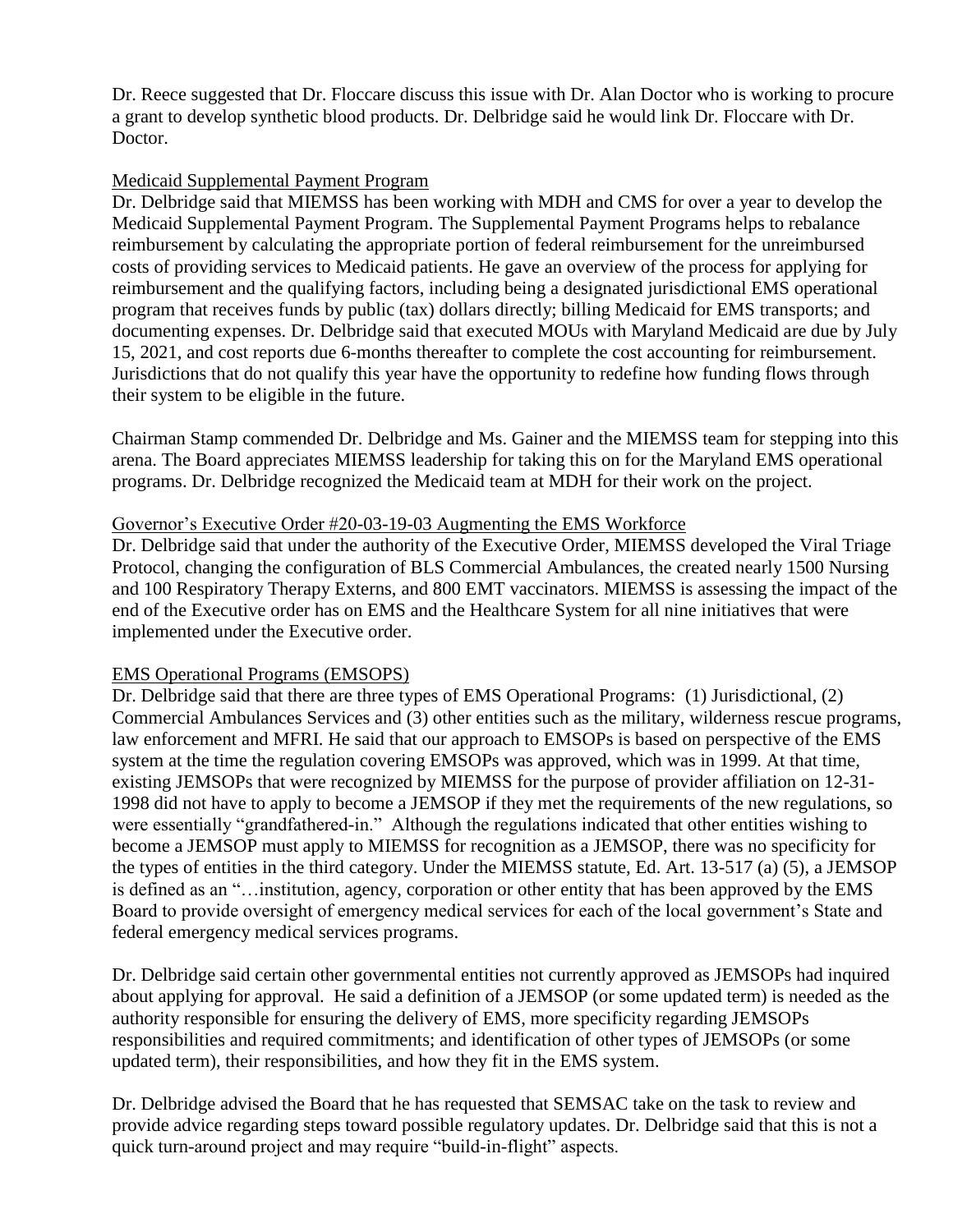### Automatic External Defibrillators (AEDs)

Dr. Delbridge said that Maryland has a Public Access AED program defined in Education Article, §13- 517 which established the Public Access AED program, provides that the EMS Board establish rules and regulations, the Board can delegate any responsibilities for the program to MIEMSS and offer immunity for acts of omission or commission if the rules are followed. The Board has delegated administration of the program to MIEMSS.

Dr. Delbridge gave an overview of the current Public Access AED registration process, which is administered by Ms. Rose in the Region IV office using an online registry program. Dr. Delbridge said that the current computer registry program is being challenged by a third party vendor that say that there is no evidence the Board designated MIEMSS as the administrating authority of the Public Access AED program. COMAR 30.06.02.04 states "*A facility seeking registration or renewal of registration shall submit an application and all required documentation to MIEMSS on the form required by MIEMSS*". He added that MIEMSS is reviewing the information requested on the online AED registry to assure only needed data is collected. MIEMSS believes it has the authority under regulation and statute to request the information it deems appropriate and necessary for administering the program and the data be collected in the format and process it prescribes.

Dr. Delbridge asked the Board to consider re-affirming delegation of responsibility to MIEMSS for administering the statewide Public Access AED program to include collection of information MIEMSS to be appropriate and necessary for administering the program an using the format and process for the collection of information by MIEMSS.

A discussion regarding the regulation for public access AEDs ensued.

**ACTION: A motion was made by Dean Reece, seconded by Ms. Adams, and unanimously approved by the Board to re-affirm delegation of responsibility to MIEMSS for administering the statewide Public Access AED program to include collection of information by MIEMSS as deemed appropriate and necessary for administering the program an using the format and process for the collection of information by MIEMSS.**

#### **SEMSAC REPORT**

Chairman Tiemersma said that he is excited to take on another project for SEMSAC working on the JEMSOP regulation.

Chairman Tiemersma said that the SEMSAC met on June 3, 2021. The BLS Committee reported that it discussed issues with incomplete paperwork, including rosters, from instructors in the EMT and EMR programs. The Committee is working to rectify this. He said the Regional Affairs Committee is working to finalize the Cardiac Arrest grants.

SEMSAC discussed projected EMS staffing issues over the next five years and ways to mitigate it.

MIH workgroup is finalizing the educational criteria for MIH programs.

### **MSPAC**

Captain DeCourcey gave an overview of the Lt. Governor's visit to MSP Aviation Command.